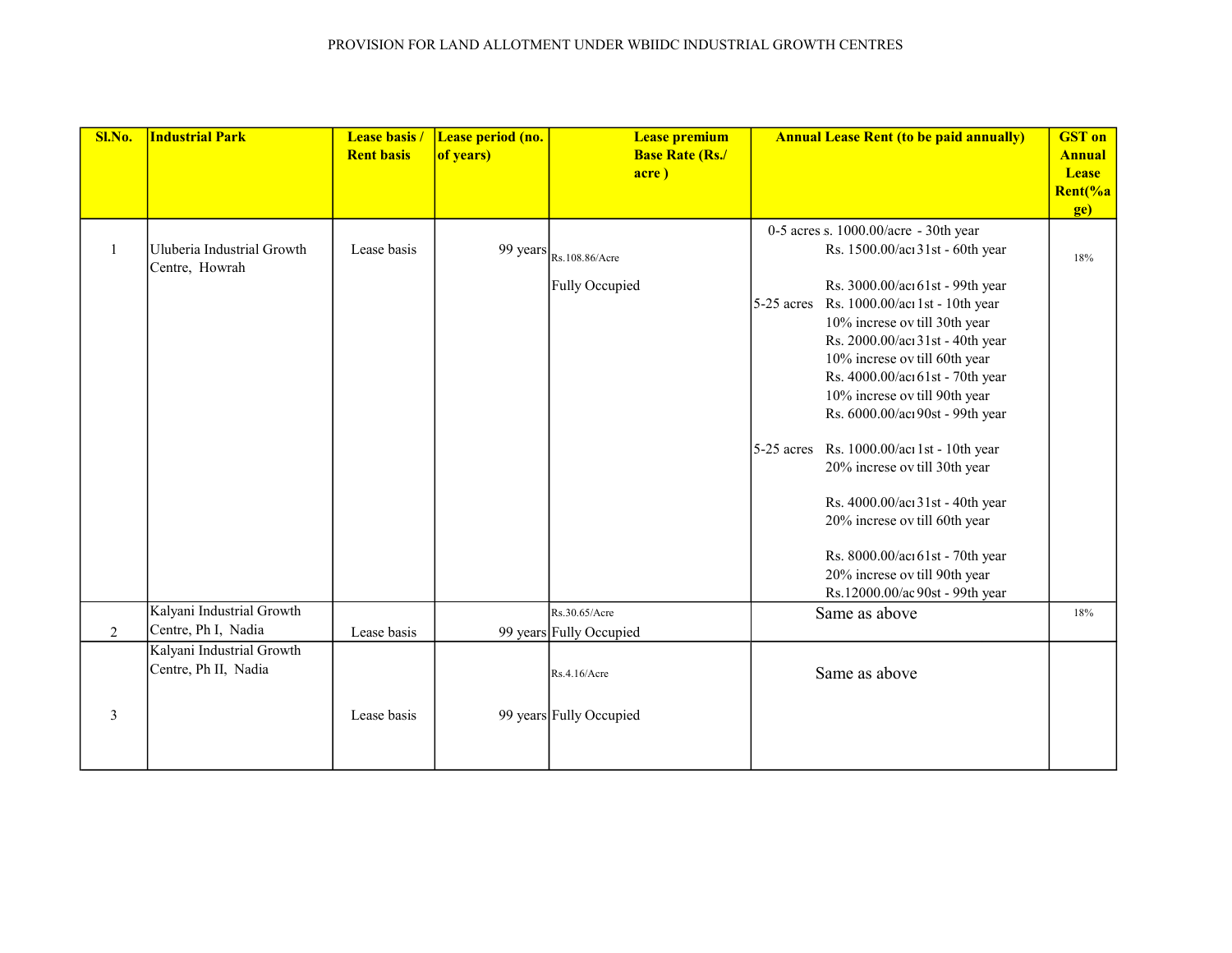| Sl.No.          | <b>Industrial Park</b>                                             | Lease basis /<br><b>Rent basis</b> | Lease period (no.<br>of years) | <b>Lease premium</b><br><b>Base Rate (Rs./</b><br>acre) | <b>Annual Lease Rent (to be paid annually)</b> | <b>GST</b> on<br><b>Annual</b><br><b>Lease</b><br>Rent(%a<br>ge) |
|-----------------|--------------------------------------------------------------------|------------------------------------|--------------------------------|---------------------------------------------------------|------------------------------------------------|------------------------------------------------------------------|
|                 | Kalyani Industrial Growth<br>Centre, Ph III, Nadia                 |                                    |                                | Rs.51.20/Acre                                           | Same as above                                  | 18%                                                              |
| $\overline{4}$  |                                                                    | Lease basis                        |                                | 99 years 07 Acres land is Available                     |                                                |                                                                  |
|                 | Falta Industrial Growth Centre,<br>Sector III, 24 Parganas (South) |                                    |                                | Rs.36.28/Acre                                           | Same as above                                  | 18%                                                              |
| 5               |                                                                    | Lease basis                        |                                | 99 years $0.2$ Acre land is Available                   |                                                |                                                                  |
|                 | Falta Industrial Growth Centre,<br>Sector IV, 24 Parganas (South)  |                                    |                                | Rs.43.10/Acre                                           | Same as above                                  | 18%                                                              |
| 6               |                                                                    | Lease basis                        |                                | 99 years 01 Acre land is Available                      |                                                |                                                                  |
|                 | Falta Industrial Growth Centre,<br>Sector V, 24 Parganas (South)   |                                    |                                | Rs.28.61Lakh/Acre                                       | Same as above                                  | 18%                                                              |
| $7\phantom{.0}$ |                                                                    | Lease basis                        |                                | 99 years 81 Acres land is Available                     |                                                |                                                                  |
|                 | Falta Industrial Park, 24<br>Parganas (South)                      |                                    |                                | Rs.50.13Lakh/Acre                                       | Same as above                                  | 18%                                                              |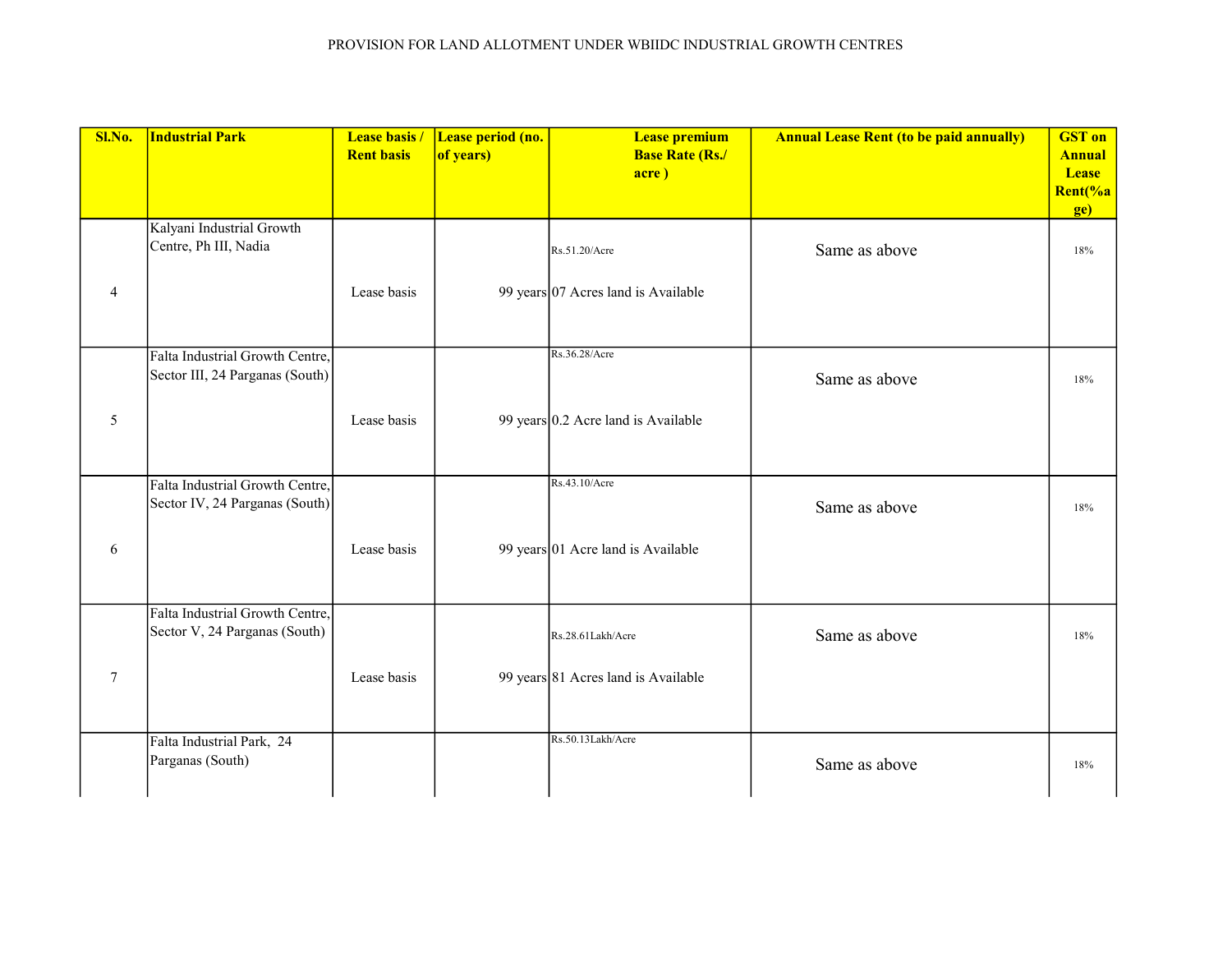| Sl.No. | <b>Industrial Park</b>                                    | <b>Lease basis /</b> | Lease period (no. | <b>Lease premium</b>                   | <b>Annual Lease Rent (to be paid annually)</b> | <b>GST</b> on |
|--------|-----------------------------------------------------------|----------------------|-------------------|----------------------------------------|------------------------------------------------|---------------|
|        |                                                           | <b>Rent basis</b>    | of years)         | <b>Base Rate (Rs./</b>                 |                                                | <b>Annual</b> |
|        |                                                           |                      |                   | acre)                                  |                                                | <b>Lease</b>  |
|        |                                                           |                      |                   |                                        |                                                | Rent(%a       |
|        |                                                           |                      |                   |                                        |                                                | ge)           |
| 8      |                                                           | Lease basis          |                   | 99 years 28.55 Acres land is Available |                                                |               |
|        |                                                           |                      |                   |                                        |                                                |               |
|        |                                                           |                      |                   |                                        |                                                |               |
|        | Haldia Industrial Growth                                  |                      |                   |                                        |                                                |               |
|        | Centre, Purba Medinipur                                   |                      |                   | Rs.19.80Lakh/Acres                     | Same as above                                  | 18%           |
|        |                                                           |                      |                   |                                        |                                                |               |
| 9      |                                                           | Lease basis          |                   | 99 years Fully Occupied                |                                                |               |
|        |                                                           |                      |                   |                                        |                                                |               |
|        |                                                           |                      |                   |                                        |                                                |               |
|        | <b>Bishnupur Industrial Growth</b>                        |                      |                   |                                        |                                                |               |
|        | Centre, Bankura                                           |                      |                   | Rs.40.80Lakh/Acre                      | Same as above                                  | 18%           |
|        |                                                           |                      |                   |                                        |                                                |               |
| 10     |                                                           | Lease basis          |                   | 99 years 12 Acres land is Available    |                                                |               |
|        |                                                           |                      |                   |                                        |                                                |               |
|        |                                                           |                      |                   |                                        |                                                |               |
|        | Kharagpur Industrial Growth                               |                      |                   |                                        |                                                |               |
|        | Centre, Pashchim Medinipur                                |                      |                   | Rs.22.86Lakh/Acre                      | Same as above                                  | 18%           |
|        |                                                           |                      |                   |                                        |                                                |               |
| $11\,$ |                                                           | Lease basis          |                   | 99 years 06 Acres land is Available    |                                                |               |
|        | Malda Industrial Growth                                   |                      |                   |                                        |                                                |               |
|        | Centre, Phase I, Malda                                    |                      |                   | Rs.18.43 lakh/acre                     | Same as above                                  | 18%           |
| 12     |                                                           | Lease basis          |                   | 99 years Fully Occupied                |                                                |               |
|        | Malda Industrial Growth                                   |                      |                   | Rs.96.42Lakh/Acres                     | Same as above                                  | 18%           |
|        | Centre, Phase II, Malda                                   |                      |                   |                                        |                                                |               |
| 13     |                                                           | Lease basis          |                   | 99 years 08.42 Acres land is Available |                                                |               |
|        | Dabgram Industrial Growth<br>Centre, Siliguri, Darjeeling |                      |                   | Rs.29.38Lakh/Acre                      | Same as above                                  | 18%           |
| 14     |                                                           | Lease basis          |                   | 99 years Fully Occupied                |                                                |               |
|        |                                                           |                      |                   |                                        |                                                |               |